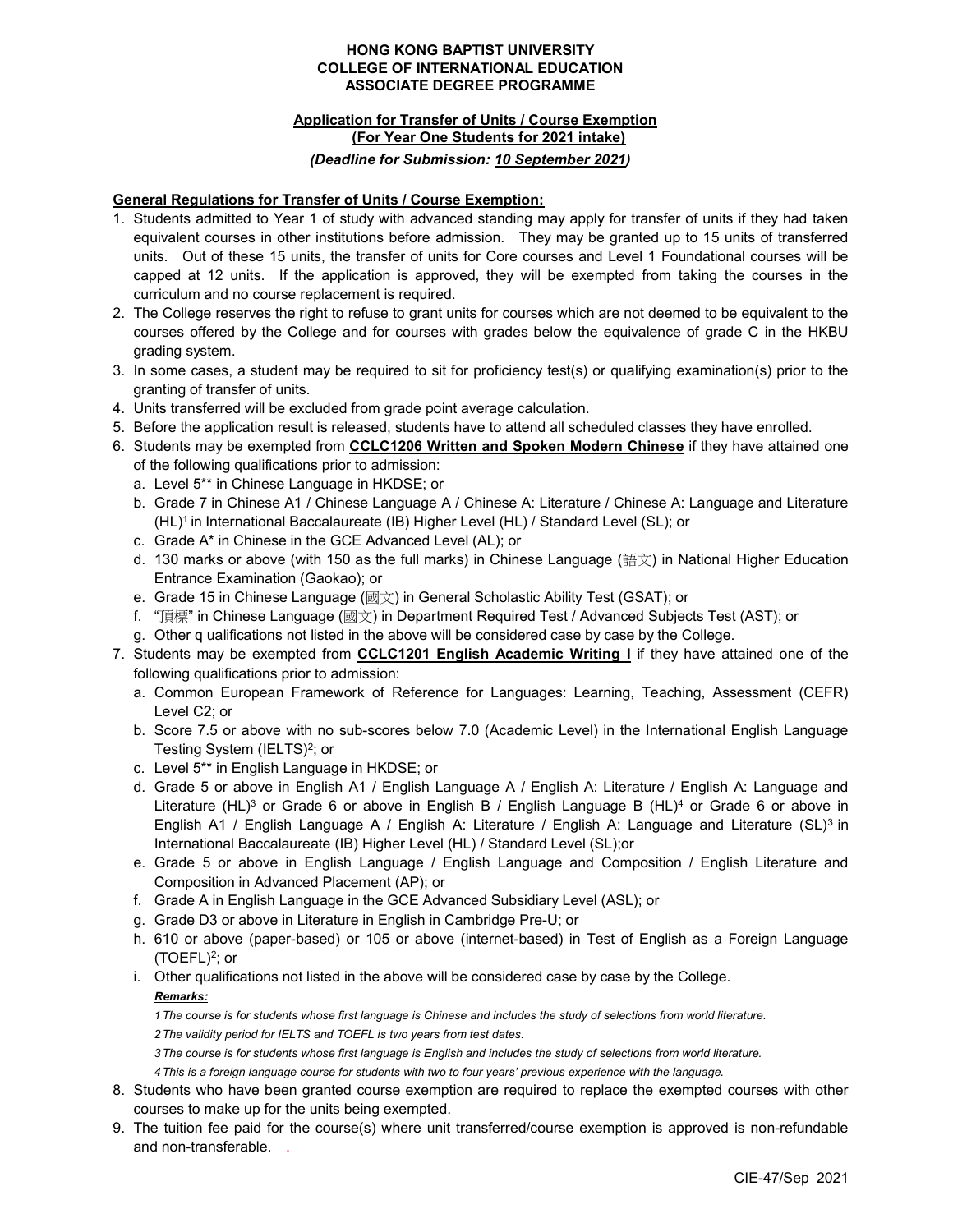## Application Procedures:

- 1. Please submit the completed form with copies of result slip / academic transcripts and the course outlines / syllabuses to the Academic Registry Services Section by email to cie@hkbu.edu.hk on or before the submission deadline. Late application will NOT be considered. Original copy should be produced for verification, when required.
- 2. For study programmes not organised by CIE or HKBU, students are also required to submit the course assessment method together with the documents listed under point (1) above.
- 3. The College will notify students of the result normally within 10 working days after full submission of the relevant documents.

## Note:

- 1. Students who are waiting for the issuance of official transcript by other institutions may submit application for unit transfer with a student copy of transcript first. However, the approval of unit transfer without an official transcript is conditional. Approval of unit transfer will only be confirmed upon receipt of the official transcript.
- 2. After the College's course withdrawal deadline, no dropping of course / course withdrawal arising from approval of unit transfer will be allowed. In other words, students should complete the unit transfer procedures by submitting the official transcript to the Academic Registry Services Section as early as possible.
- 3. The data collected will be used for the purpose of application for transfer of units / course exemption. The personal data held by the Academic Registry Services Section will be kept confidential but they may be shared with appropriate parties and personnel of the University.
- 4. Collection of personal data adheres to the Privacy Policy Statement / Personal Information Collection Statement (PPS/PICS) of the Hong Kong Baptist University. Please refer to https://www.hkbu.edu.hk/eng/about/privacy.jsp for access to the PPS/PICS.